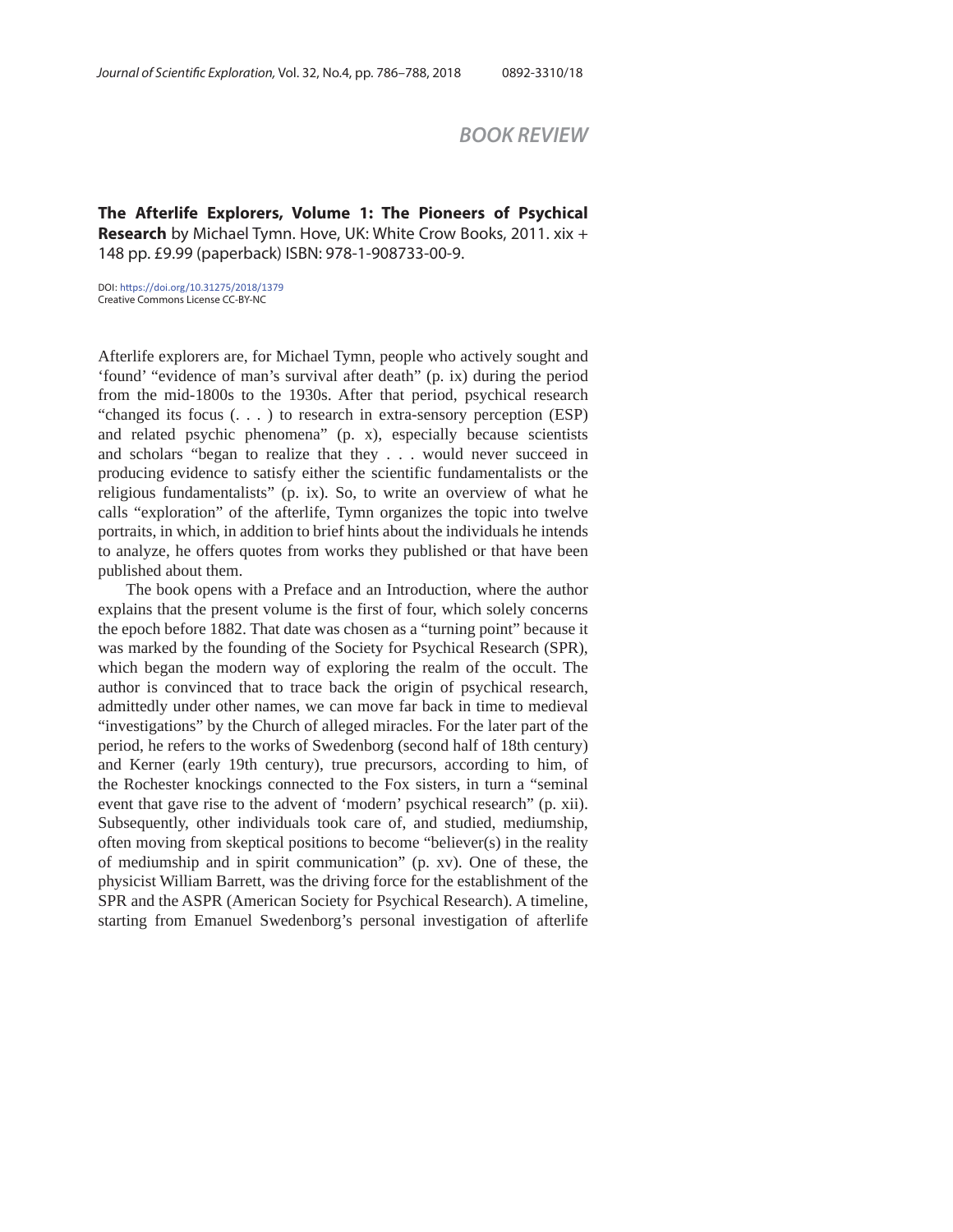realms in 1741, until the "organization of the SPR" in 1882, delimits the timespan covered in this volume.

Each of the twelve chapters is dedicated to one person: E. Swedenborg, A. J. Davis, J. W. Edmonds, G. T. Dexter, N. P. Tallmage, R. Hare, V. Hugo, A. Kardec, A. R. Wallace, D. D. Home, W. Crookes, and W. S. Moses. Most of the biographical sketches include some quotes from the person's works, and a detailed description of an event of "close contact" with spirits. Each chapter ends with quotes of statements proposed by those authors or their "spirits" regarding a few matters considered important by Tymn. In this repertoire, the choice is usually



different from one author to another, so that we have, for example, for George Dexter, quotes on "Purpose," "Liberation," "Benefits," "Positive Influence"; for Victor Hugo, "Spirit Presence," "Doubt Necessary," "Spirit Awareness"; for William Stainton Moses, "Conflicts with Christianity," "Spirit Language," "Subconscious Explanation"; and so on.

Lastly, four Appendices contain "teachings" believed to have come from prominent spirits, excerpted from the published books of A. J. Davis, J. W. Edmonds and G. T. Dexter, Allan Kardec, and W. Stainton Moses.

Although useful to quickly get an idea of the way in which concepts and doctrine developed in Spiritism in the period under examination, the book possesses some weaknesses. First of all, from a historical point of view it risks giving an incorrect idea of what psychical research really has been and is now: a discipline, started in the last two decades of the nineteenth century, that tries to clarify through cautious and strict investigations the occurrence, true nature, and governing rules of anomalous psychic phenomena. By including in psychical research attempts to find evidence of "life beyond death," confusion is created. And by ascribing authors to the field, as Tymn does, who are certainly unrelated to that discipline, as are seers and mediums (E. Swedenborg, D. D. Home, etc.), literate men who were not researchers (e.g., Victor Hugo), spiritual leaders (Allan Kardec, W. S. Moses), and others, it obfuscates the fact that for decades psychical researchers have primarily studied psychic phenomena such as (seeming) telepathic, precognitive, and clairvoyant experiences, poltergeists, hauntings, and much less so